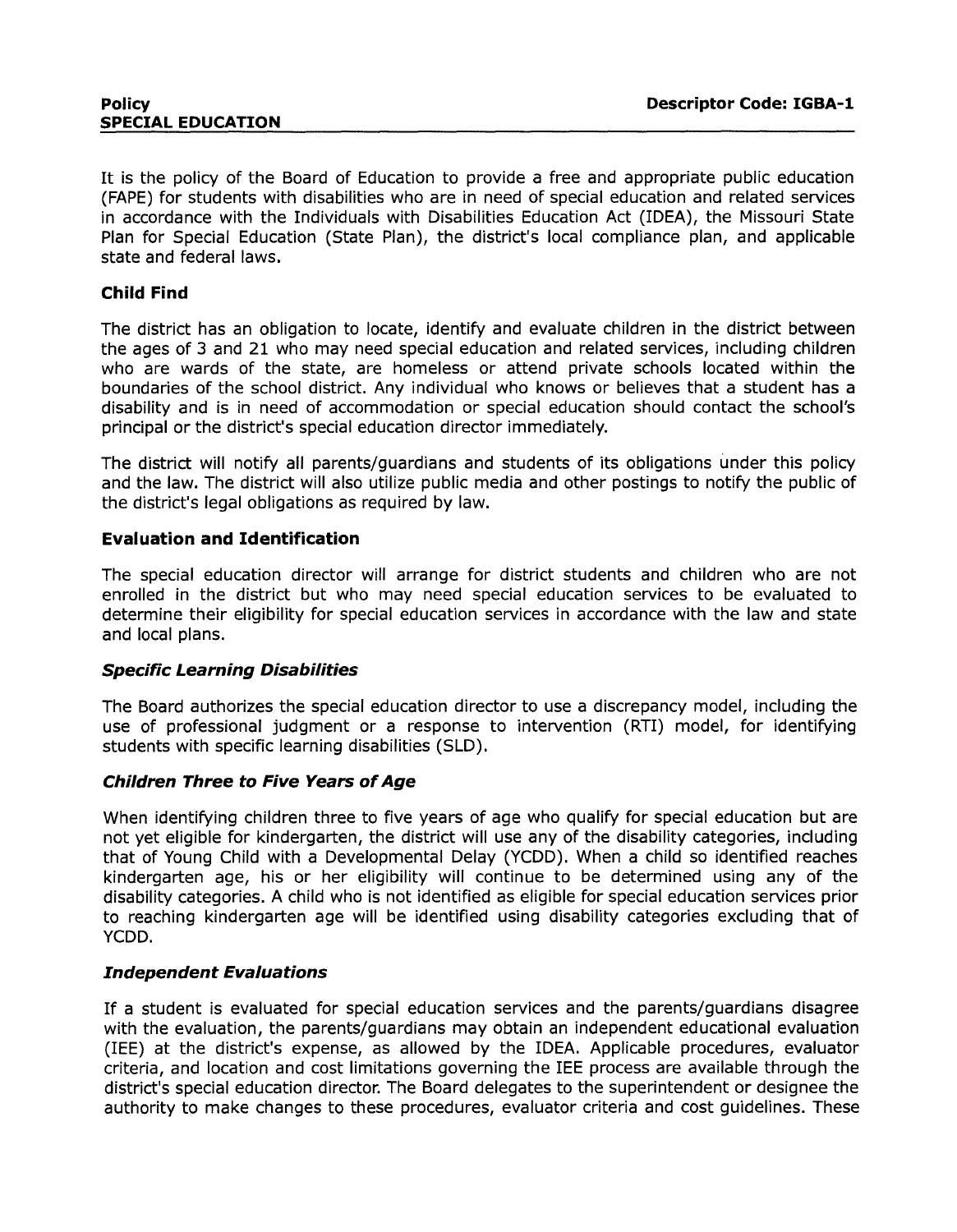items will adhere to rules published in the Missouri State Plan and the local plan for compliance with the law.

## **Students Placed in Private Schools by Their Parents/Guardians**

For the purpose of this policy, a "private school" is defined to include home schools and religious/parochial schools.

In general, the Columbia School District has no obligation to provide FAPE or special education and related services to any individual student enrolled in a private school by his or her parents/guardians. The district will expend a proportionate amount of its IDEA Part B funds on the group of privately placed students as a whole, as required by law.

The district will work with private schools located within its boundaries to identify and evaluate students attending the private schools who may be eligible for special education services. When a student is determined eligible, the district will offer to enroll the student and provide the student special education and related services in the district.

Parents/Guardians of a student previously enrolled in the district who choose to unilaterally place the student in a private school without district consent due to a dispute regarding FAPE will not be reimbursed for tuition costs except as required by law.

### **Extended School Year**

Extended school year (ESY) services may be necessary to provide a child with a disability FAPE pursuant to law. The individualized education program (IEP) team will consider ESY services for all special education students eligible for services under the IDEA, but ESY services will only be provided if the student is found eligible in accordance with this policy.

A student will be eligible for ESY services if, based on the available data, the student needs services beyond the regular school day or term to avoid regression that will interfere with the student's ability to continue to progress in the curriculum. This determination will be based on consideration of the following:

- 1. The nature and severity of the student's disability.
- 2. The areas of learning crucial to the child's attainment of self-sufficiency and independence.
- 3. The student's progress.
- 4. The student's behavioral and physical needs.
- 5. Opportunities the student will have to practice skills outside the formal classroom setting without ESY services.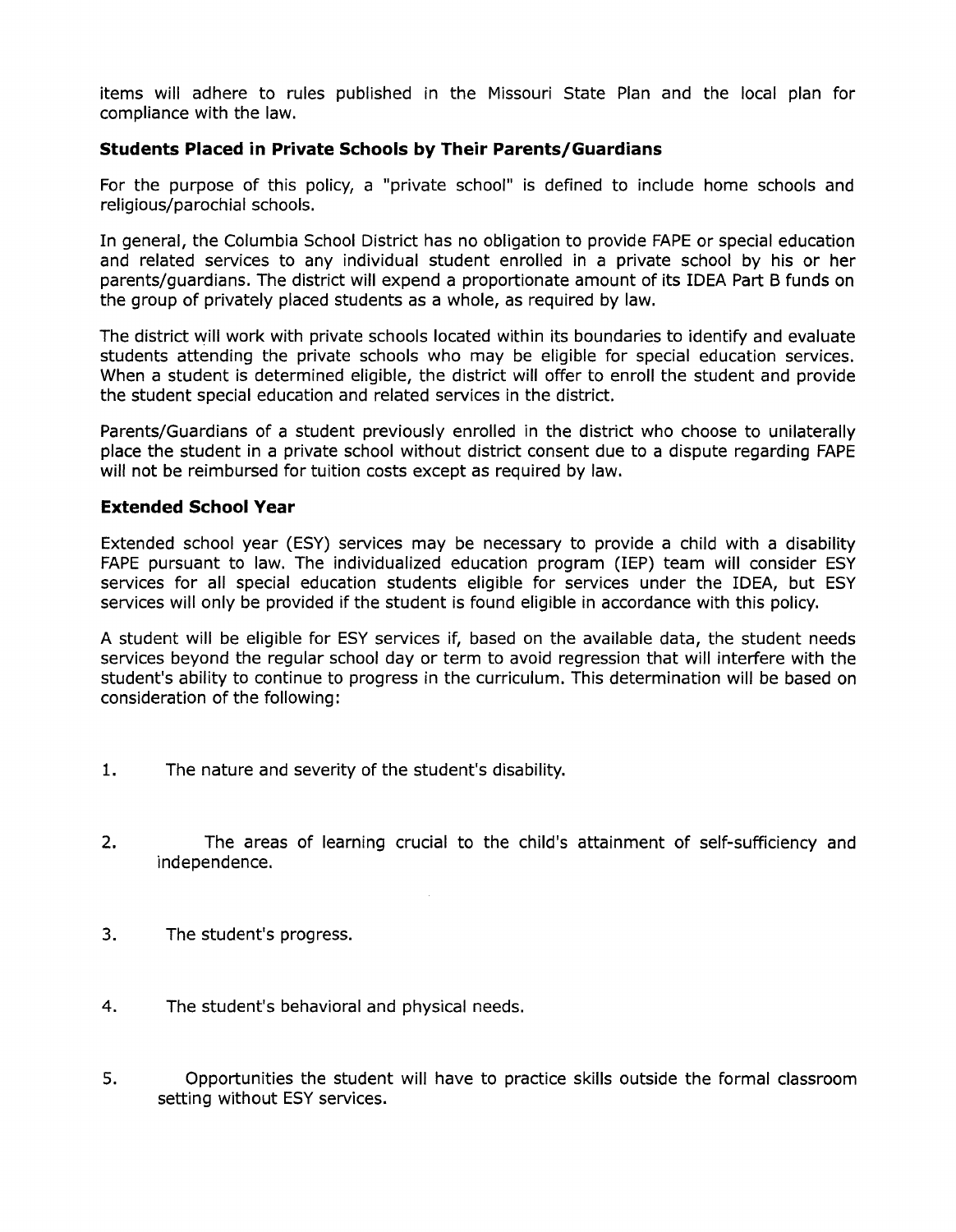- 6. Availability of alternative resources.
- 7. Areas of the student's curriculum that need continuous attention.
- 8. Ability of the student's parents/guardians to provide educational structure.
- 9. Particular curricular or vocational needs of the student.
- 10. Opportunity for the student to interact with nondisabled children.

The length, nature and type of ESY services will be determined by the IEP team and addressed in each student's IEP. If at the time the IEP is developed it is unreasonable to predict eligibility for ESY services, the IEP team will meet after sufficient time has passed for the team to make an informed decision about ESY services, but not later than six weeks prior to the end of the regular school term.

## **Mediation**

The Board of Education authorizes the special education director to legally bind the school district to a mediation agreement and/or resolution agreement developed in accordance with the IDEA and Missouri law and further authorizes the special education director to contact an attorney for legal advice prior to making any decisions. In the absence of the special education director, the superintendent or designee is authorized to perform his or her duties under this section.

## **Resolution**

The Board of Education designates the special education director to represent the school district in resolution meetings and gives the special education director decision-making authority on behalf of the district. The special education director has the authority to sign and legally bind the district to a settlement agreement reached at the resolution meeting. In the absence of the special education director, the superintendent or designee is authorized to perform his or her duties under this section. All other settlement agreements must be approved by the Board.

### \*\*\*\*\*\*\*

**Note: The reader is encouraged to check the index located at the beginning of this section for other pertinent policies and to review administrative procedures and/or forms for related information.** 

Columbia Public Schools Date Adopted: 3/3/1997 Last Revised: 10/8/2018

These references are not intended to be part of the policy itself, nor do they indicate the basis or authority for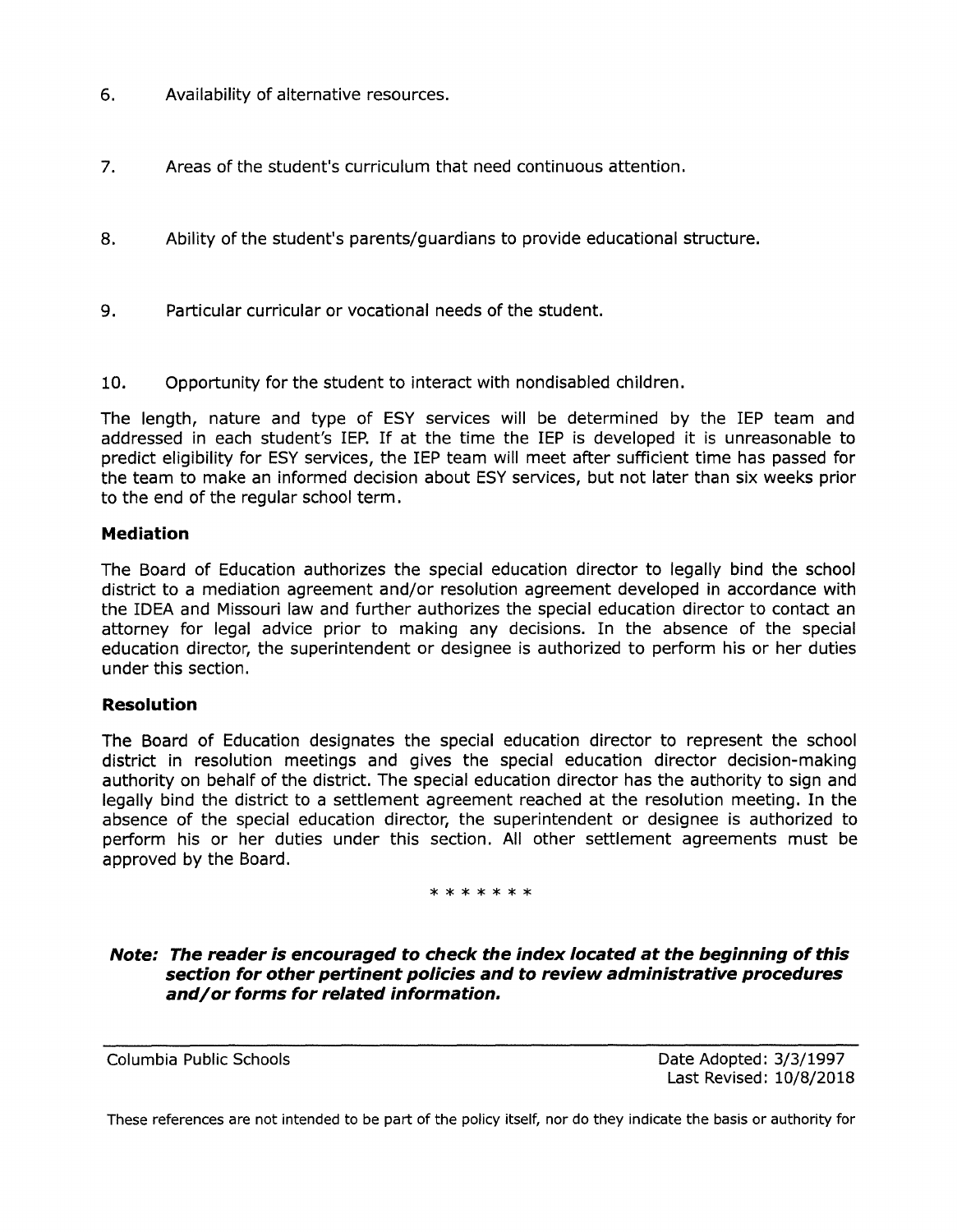the board to enact this policy. Instead, they are provided as additional resources for those interested in the subject matter of the policy.

#### State Reference

§161.850, RSMo. §162.670-.999, RSMo. MISSOURI STATE PLAN FOR SPECIAL EDUCATION

## Federal Reference

20 u.s.c. § 1400-1417 29 u.s.c. § 794 34 C.F.R Part 104 34 C.F.R Part 300 42 u.s.c. §§ 12101-12213

#### Policy Reference

JCC-1 J0-1 AC DGA ECG EHBC JCB JECC-1 JGE **JHCF JHDA** 

JO KKB

## Policy Reference

# LEVELS/CLASSES **STUDENTS** STUDENT RECORDS AUDIO AND VISUAL RECORDING **Description**

| <b>E AILLA IZELAI ANDE</b> | <u>Maanihani</u>                               |
|----------------------------|------------------------------------------------|
| JCC-1                      | <b>INTERDISTRICT TRANSFERS</b>                 |
| $JO-1$                     | <b>STUDENT RECORDS</b>                         |
| AC.                        | PROHIBITION AGAINST DISCRIMINATION, HARASSMENT |
|                            | <b>AND RETALIATION</b>                         |
| <b>DGA</b>                 | <b>AUTHORIZED SIGNATURES</b>                   |
| ECG.                       | ANIMALS ON DISTRICT PROPERTY                   |
| <b>EHBC</b>                | DATA GOVERNANCE AND SECURITY                   |
| <b>JCB</b>                 | <b>INTRADISTRICT TRANSFERS</b>                 |
| JECC-1                     | ASSIGNMENT OF STUDENTS TO GRADE LEVELS/CLASSES |
| <b>JGE</b>                 | DISCIPLINE OF STUDENTS WITH DISABILITIES       |
| <b>JHCF</b>                | STUDENT ALLERGY PREVENTION AND RESPONSE        |
| <b>JHDA</b>                | SURVEYING, ANALYZING OR EVALUATING STUDENTS    |
| JO.                        | <b>STUDENT RECORDS</b>                         |
| <b>KKB</b>                 | AUDIO AND VISUAL RECORDING                     |
|                            |                                                |

Portions 2018 (7/18), Missouri School Boards' Association, Registered in U.S. Copyright Office. For Office Use Only: [IGBA-1C.C93]

State Statute State Statute STATE REGULATION

### Description

Individuals with Disabilities Education Act Section 504 of the Rehabilitation Act of 1973 Section 504 of the Rehabilitation Act of 1973 Individuals with Disabilities Education Act Americans with Disabilities Act

### Description

**INTERDISTRICT TRANSFERS** STUDENT RECORDS PROHIBITION AGAINST DISCRIMINATION, HARASSMENT AND RETALIATION **AUTHORIZED SIGNATURES** ANIMALS ON DISTRICT PROPERTY DATA GOVERNANCE AND SECURITY **INTRADISTRICT TRANSFERS** ASSIGNMENT OF STUDENTS TO GRADE DISCIPLINE OF STUDENTS WITH DISABILITIES STUDENT ALLERGY PREVENTION AND RESPONSE SURVEYING, ANALYZING OR EVALUATING